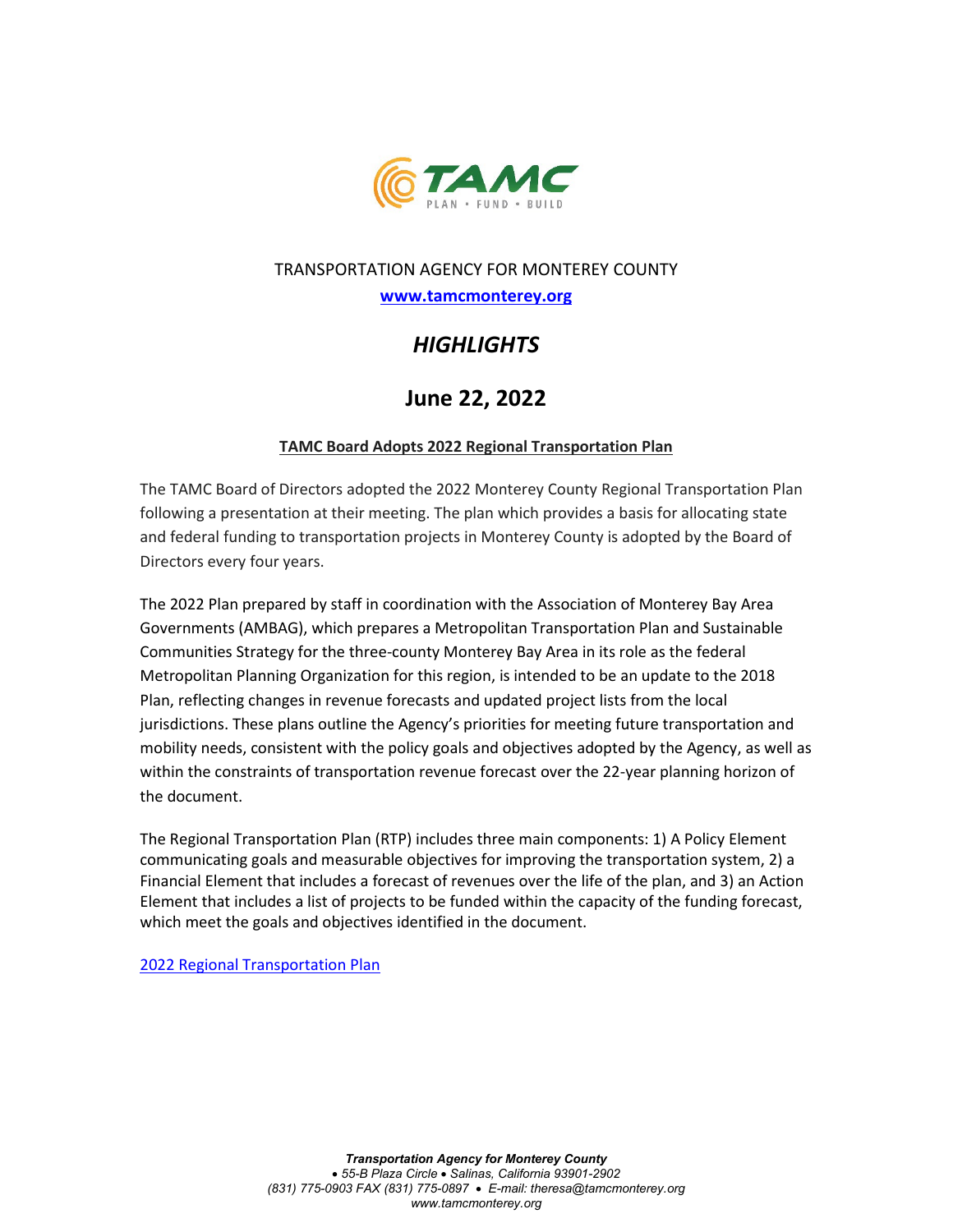#### **Active Transportation Support Program**

The TAMC Board adopted and approved new guidelines and the application for the Active Transportation Support Program. The program (formerly the Bike Secure Program) has been updated and expanded to offer applicants more choices and encourage more potential recipients to apply.

The updated guidelines and application were revised to include these additional program areas intended to increase the access of active transportation modes across Monterey County:

- Roll Repair Program:
	- o The Transportation Agency would provide maintenance tools and training resources to schools and non-profit organizations to run their own maintenance program.
- Bike Support Kits:
	- $\circ$  The support kits would include a range of maintenance and safety items such as bike pumps, patch kits, inner tubes, lights and reflectors.
- League of American Bicyclist Training:
	- o The Transportation Agency is seeking to partner with local schools and nonprofit organization to host training workshops to train prospective instructors about bicycle safety and education.
- Rack and Lockers:
	- o Already in the existing program, the purchase and shipment of bicycle, scooter, and skateboard racks and lockers would be provided to businesses and organizations interested in the equipment.

[Final Active Transportation Support Program Application](https://tamcmonterey.sharepoint.com/:b:/g/EeGeoBv72DJFvPulaoedtiUBLVdKugO3L_4H-k2AcG5QsA?e=dC2xjq)

[Final Active Transportation Support Program Guidelines](https://tamcmonterey.sharepoint.com/:b:/g/EZvFrM38yVNFoC5yDQe7-lYBcDUzqoE_zG_8axBkbt40sw?e=Eupdte)

#### **Measure X Senior & Disabled Draft Needs Assessment and Program Guidelines**

The Measure X Senior & Disabled Transportation draft needs assessment and program guidelines were approved and released by the TAMC Board of Directors for public review from

> *Transportation Agency for Monterey County* • *55-B Plaza Circle* • *Salinas, California 93901-2902 (831) 775-0903 FAX (831) 775-0897* • *E-mail: theresa@tamcmonterey.org www.tamcmonterey.org*